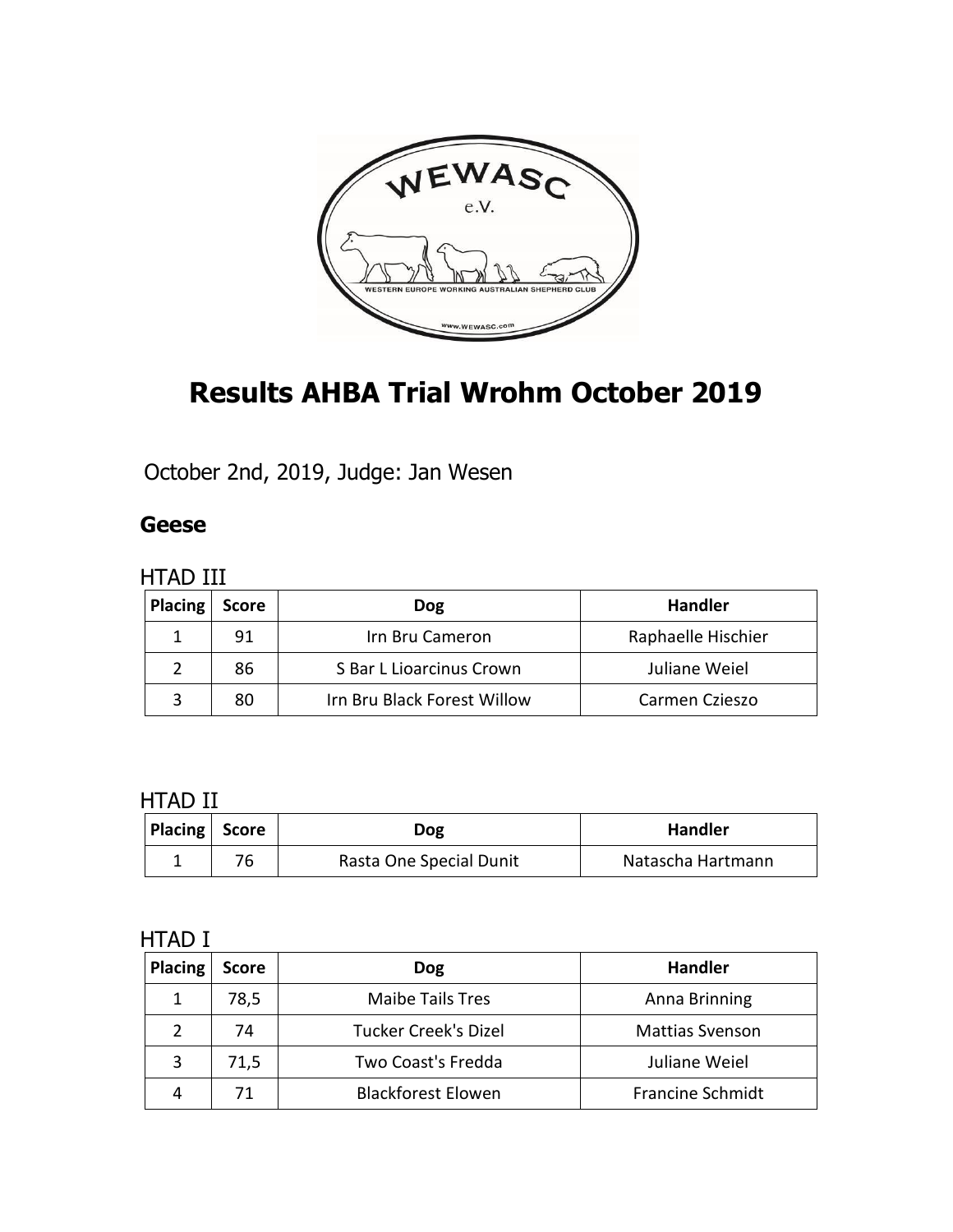| 5 | 69 | Moon Rise A Secret Pleasure     | Silke Jüngling     |
|---|----|---------------------------------|--------------------|
|   | 65 | <b>Crofter Holdings Rob Roy</b> | Harriet Ingholm    |
|   | 63 | <b>Tucker Creek's Steele</b>    | Tomas Lindström    |
|   | ΝQ | Strawberryfield Red Red Wine    | <b>Georg Vater</b> |

October 2nd, 2019, Judge: Anneke de Jong

#### **Geese**

#### HTAD III

| Placing | <b>Score</b> | Dog                         | <b>Handler</b>     |
|---------|--------------|-----------------------------|--------------------|
|         | 96           | Irn Bru Black Forest Willow | Carmen Czieszo     |
|         | 88,5         | Irn Bru Cameron             | Raphaelle Hischier |
|         |              | S Bar L Lioarcinus Crown    | Juliane Weiel      |

### HTAD II

| <b>Placing</b> | <b>Score</b> | Dog                         | <b>Handler</b>         |
|----------------|--------------|-----------------------------|------------------------|
|                | 86,5         | Two Coast's Fredda          | Juliane Weiel          |
|                | 84           | Rasta One Special Dunit     | Natascha Hartmann      |
|                |              | <b>Tucker Creek's Dizel</b> | <b>Mattias Svenson</b> |

| <b>Placing</b> | <b>Score</b> | <b>Dog</b>                      | <b>Handler</b>          |
|----------------|--------------|---------------------------------|-------------------------|
| 1              | 84,5         | <b>Blackforest Elowen</b>       | <b>Francine Schmidt</b> |
| 2              | 81           | <b>Maibe Tails Tres</b>         | Anna Brinning           |
| 3              | 79           | Moon Rise A Secret Pleasure     | Silke Jüngling          |
| 4              | 78,5         | <b>Tucker Creek's Steele</b>    | Tomas Lindström         |
| 5              | 75,5         | <b>Crofter Holdings Rob Roy</b> | Harriet Ingholm         |
| 6              | 71,5         | Strawberryfield Red Red Wine    | <b>Georg Vater</b>      |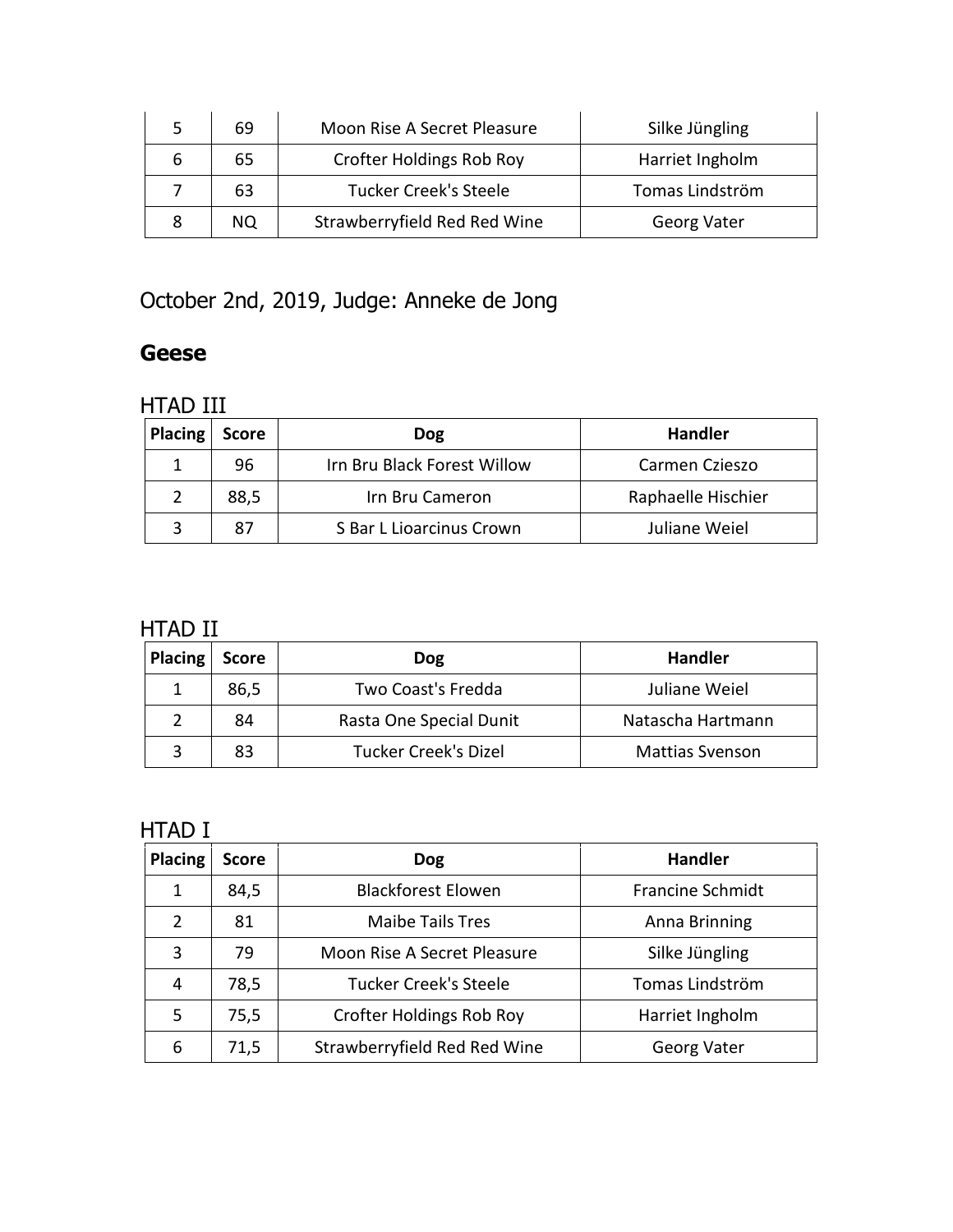# October 2nd, 2019, Judge: Jan Wesen

### **Sheep**

#### HTAD III

| <b>Placing</b> | <b>Score</b> | <b>Dog</b>                  | <b>Handler</b>     |
|----------------|--------------|-----------------------------|--------------------|
|                | 93           | Irn Bru Cameron             | Raphaelle Hischier |
|                | 87           | S Bar L Lioarcinus Crown    | Juliane Weiel      |
|                | 86           | Irn Bru Black Forest Willow | Carmen Czieszo     |
|                | 73           | Two Coast's Fredda          | Juliane Weiel      |

#### HTAD II

| <b>Placing</b> | <b>Score</b> | <b>Dog</b>                    | <b>Handler</b>         |
|----------------|--------------|-------------------------------|------------------------|
|                | 81           | Rasta One Special Dunit       | Natascha Hartmann      |
|                | 76           | <b>Tucker Creek's Dizel</b>   | <b>Mattias Svenson</b> |
|                | 66           | Windedos Feelin' Happy Loppan | Lena Stangvik          |

| Placing | <b>Score</b> | <b>Dog</b>                      | <b>Handler</b>          |
|---------|--------------|---------------------------------|-------------------------|
| 1       | 78           | <b>Tucker Creek's Steele</b>    | Tomas Lindström         |
| 2       | 77           | <b>Crofter Holdings Rob Roy</b> | Harriet Ingholm         |
| 3       | 75           | <b>Maibe Tails Tres</b>         | Anna Brinning           |
| 4       | 72           | <b>Blackforest Elowen</b>       | <b>Francine Schmidt</b> |
| 5       | 69           | Moon Rise A Secret Pleasure     | Silke Jüngling          |
| 6       | 67           | Strawberryfield Red Red Wine    | <b>Georg Vater</b>      |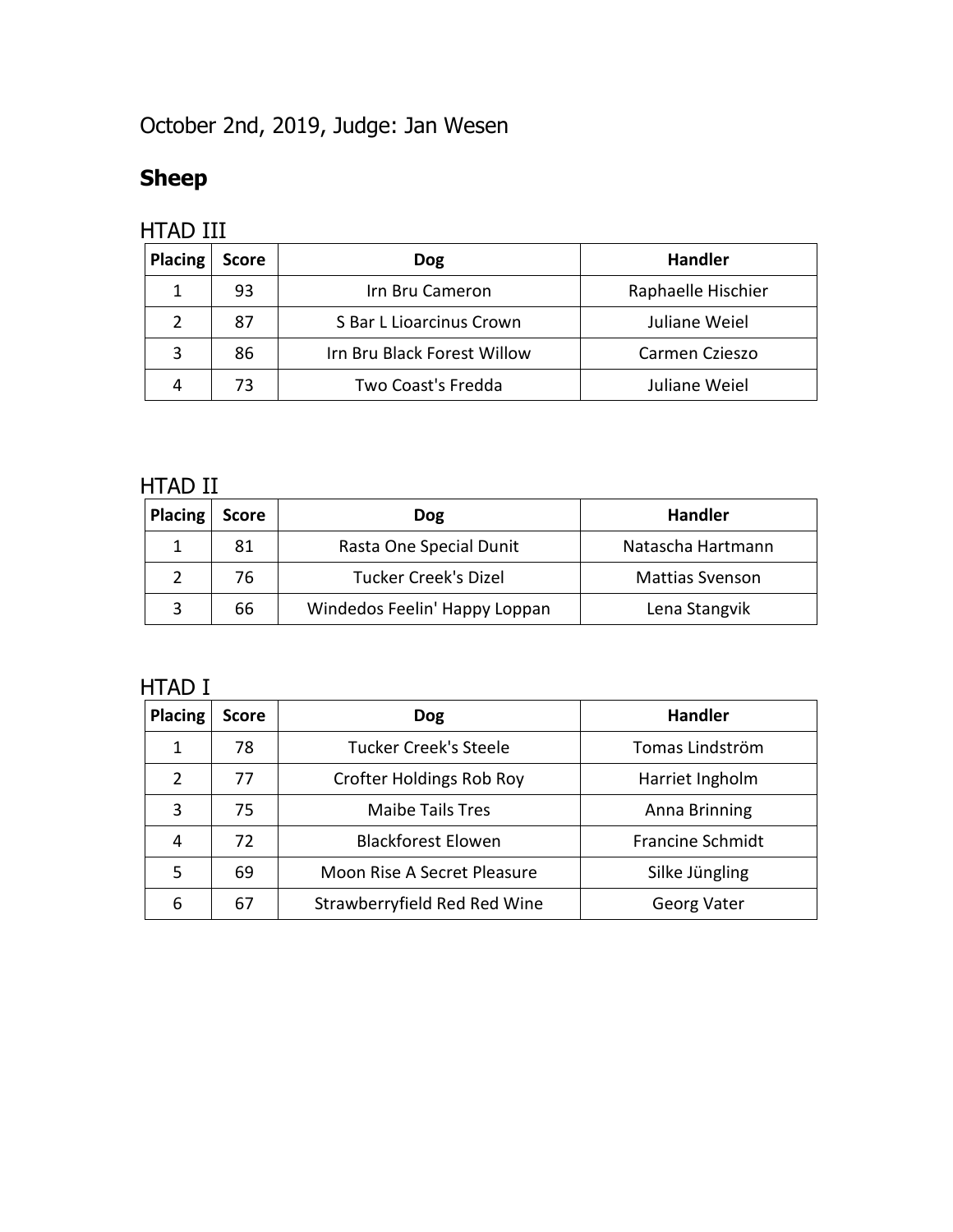October 2nd, 2019, Judge: Anneke de Jong

### **Sheep**

#### HTAD III

| Placing | <b>Score</b> | <b>Dog</b>                  | <b>Handler</b>     |
|---------|--------------|-----------------------------|--------------------|
|         | 88,5         | Irn Bru Black Forest Willow | Carmen Czieszo     |
|         | 83           | Irn Bru Cameron             | Raphaelle Hischier |
|         | 82,5         | S Bar L Lioarcinus Crown    | Juliane Weiel      |

#### HTAD II

| Placing | <b>Score</b> | Dog                           | <b>Handler</b>    |
|---------|--------------|-------------------------------|-------------------|
|         | 75           | Windedos Feelin' Happy Loppan | Lena Stangvik     |
|         | 70,5         | Rasta One Special Dunit       | Natascha Hartmann |

| <b>Placing</b> | <b>Score</b> | <b>Dog</b>                      | <b>Handler</b>          |
|----------------|--------------|---------------------------------|-------------------------|
| 1              | 84           | <b>Tucker Creek's Dizel</b>     | <b>Mattias Svenson</b>  |
| $\overline{2}$ | 83,5         | Two Coast's Fredda              | Juliane Weiel           |
| 3              | 82           | <b>Crofter Holdings Rob Roy</b> | Harriet Ingholm         |
| 4              | 79,5         | Moon Rise A Secret Pleasure     | Silke Jüngling          |
| 5              | 78,5         | Strawberryfield Red Red Wine    | Georg Vater             |
| 6              | 77,5         | <b>Maibe Tails Tres</b>         | Anna Brinning           |
| 7              | 75           | <b>Blackforest Elowen</b>       | <b>Francine Schmidt</b> |
| 8              | 68           | <b>Tucker Creek's Steele</b>    | Tomas Lindström         |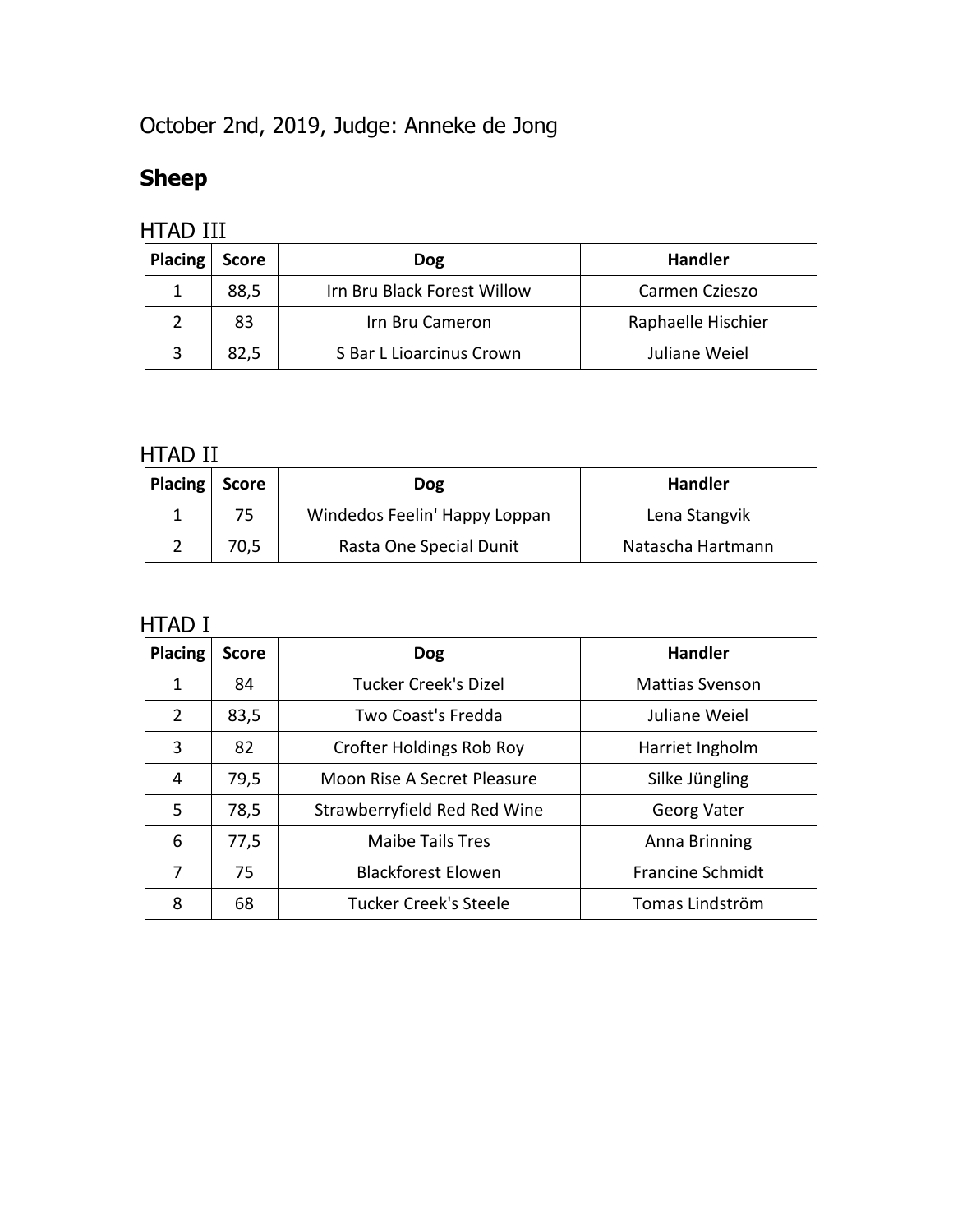# October 2nd, 2019, Judge: Jan Wesen

### **Cattle**

### HTAD III

| Placing Score | Dog                         | <b>Handler</b> |
|---------------|-----------------------------|----------------|
|               | Irn Bru Black Forest Willow | Carmen Czieszo |

#### HTAD II

| <b>Placing</b> | <b>Score</b> | <b>Dog</b>               | <b>Handler</b>     |
|----------------|--------------|--------------------------|--------------------|
|                | 83           | Irn Bru Cameron          | Raphaelle Hischier |
|                | 76,5         | Rasta One Special Dunit  | Natascha Hartmann  |
|                | 67           | Two Coast's Fredda       | Juliane Weiel      |
|                | 66           | S Bar L Lioarcinus Crown | Juliane Weiel      |

| <b>Placing</b> | <b>Score</b> | Dog                          | <b>Handler</b>         |
|----------------|--------------|------------------------------|------------------------|
|                | 70           | <b>Tucker Creek's Dizel</b>  | <b>Mattias Svenson</b> |
|                | 70           | Moon Rise A Secret Pleasure  | Silke Jüngling         |
|                | 68           | Strawberryfield Red Red Wine | Georg Vater            |
|                | NO.          | <b>Maibe Tails Tres</b>      | Anna Brinning          |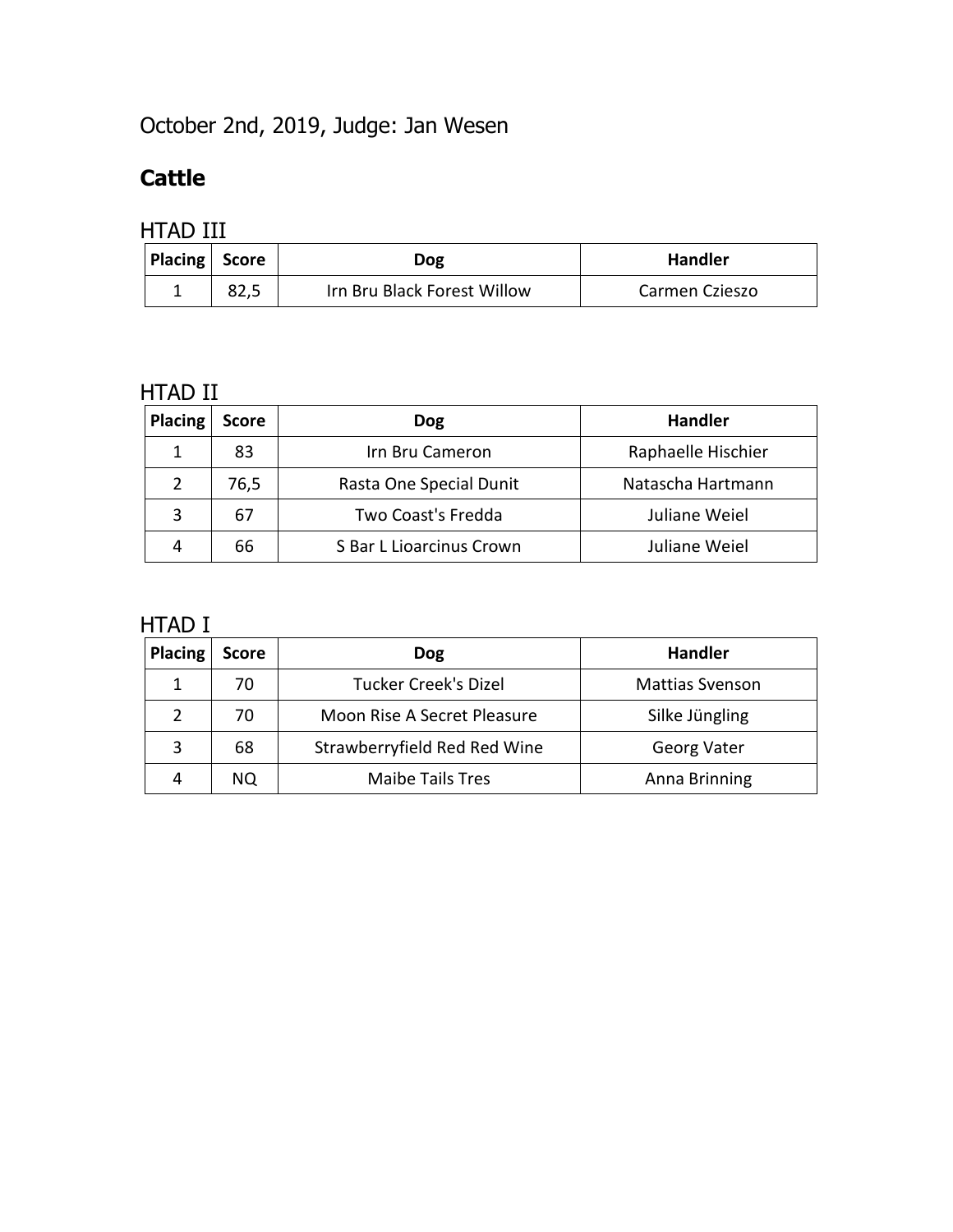# October 2nd, 2019, Judge: Anneke de Jong

#### **Cattle**

#### HTAD III

| Placing Score | Dog                         | <b>Handler</b> |
|---------------|-----------------------------|----------------|
|               | Irn Bru Black Forest Willow | Carmen Czieszo |

#### HTAD II

| Placing Score | <b>Dog</b>              | <b>Handler</b>    |
|---------------|-------------------------|-------------------|
|               | Rasta One Special Dunit | Natascha Hartmann |

| <b>Placing</b> | <b>Score</b> | <b>Dog</b>                   | <b>Handler</b>         |
|----------------|--------------|------------------------------|------------------------|
| 1              | 72           | <b>Tucker Creek's Dizel</b>  | <b>Mattias Svenson</b> |
| 2              | 71,5         | Two Coast's Fredda           | Juliane Weiel          |
| 3              | 71           | S Bar L Lioarcinus Crown     | Juliane Weiel          |
| 4              | 70           | Moon Rise A Secret Pleasure  | Silke Jüngling         |
| .5             | 63           | <b>Maibe Tails Tres</b>      | Anna Brinning          |
| 6              | NQ.          | Strawberryfield Red Red Wine | Georg Vater            |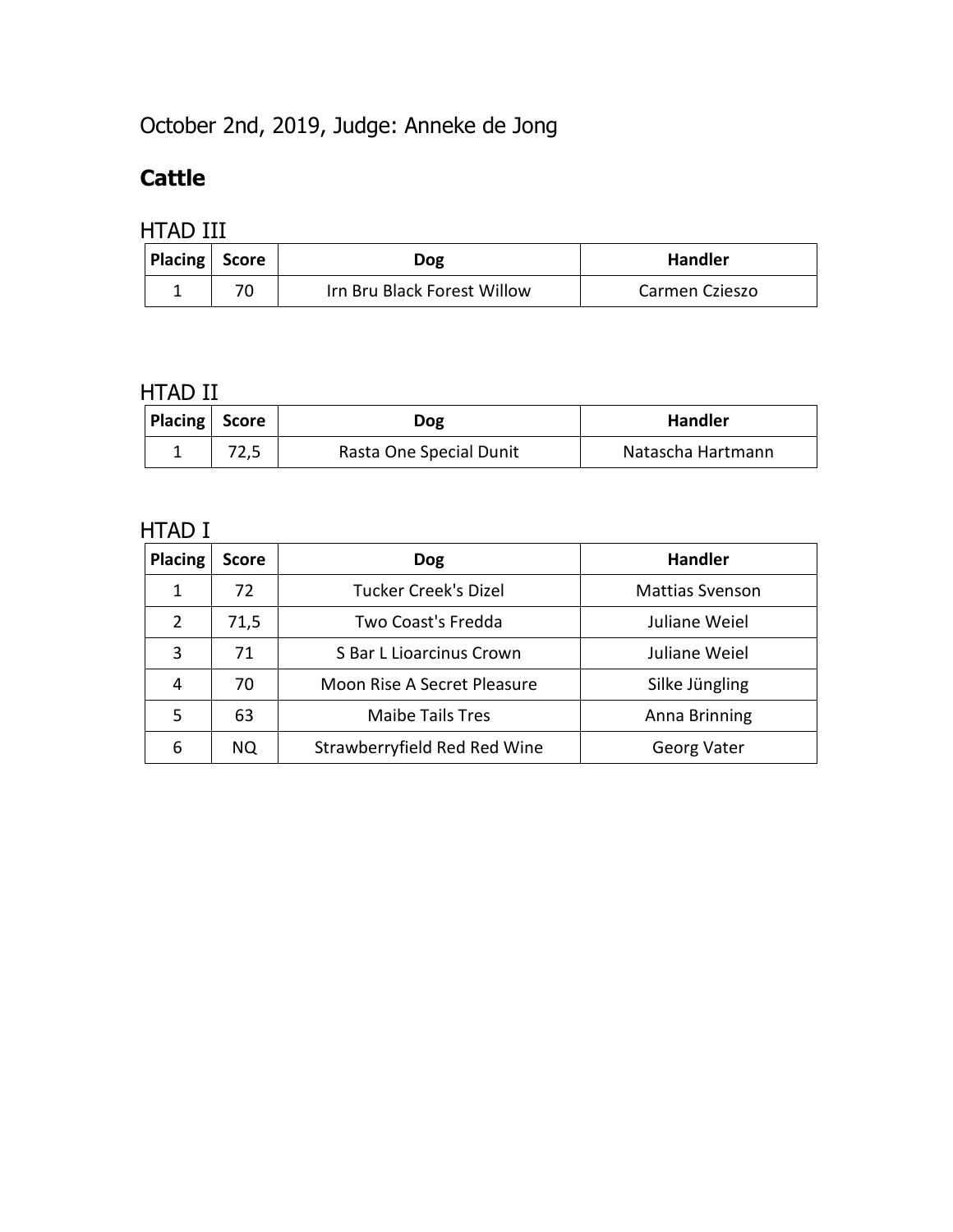# October 3rd, 2019, Judge: Jan Wesen

#### **Geese**

#### HTD III

| <b>Placing</b> | <b>Score</b> | <b>Dog</b>                  | <b>Handler</b>     |
|----------------|--------------|-----------------------------|--------------------|
|                | 94           | Irn Bru Megan               | Raphaelle Hischier |
|                | 92,5         | Irn Bru Cameron             | Raphaelle Hischier |
|                | 84           | Irn Bru Black Forest Willow | Carmen Czieszo     |

### HTD II

| Placing Score |    | <b>Dog</b>                        | <b>Handler</b>    |
|---------------|----|-----------------------------------|-------------------|
|               | 79 | Baltic Sea Spirit Lil Magic Fiete | Dr. Mareike Söder |
|               |    | S Bar L Lioarcinus Crown          | Juliane Weiel     |

| <b>Placing</b> | <b>Score</b> | <b>Dog</b>                   | <b>Handler</b>         |
|----------------|--------------|------------------------------|------------------------|
| 1              | 74,5         | Two Coast's Fredda           | Juliane Weiel          |
|                | 74,5         | Moon Rise A Secret Pleasure  | Silke Jüngling         |
| 3              | 73           | <b>Tucker Creek's Dizel</b>  | <b>Mattias Svenson</b> |
| 4              | 63,5         | <b>Maibe Tails Tres</b>      | Anna Brinning          |
|                | NO.          | Strawberryfield Red Red Wine | <b>Georg Vater</b>     |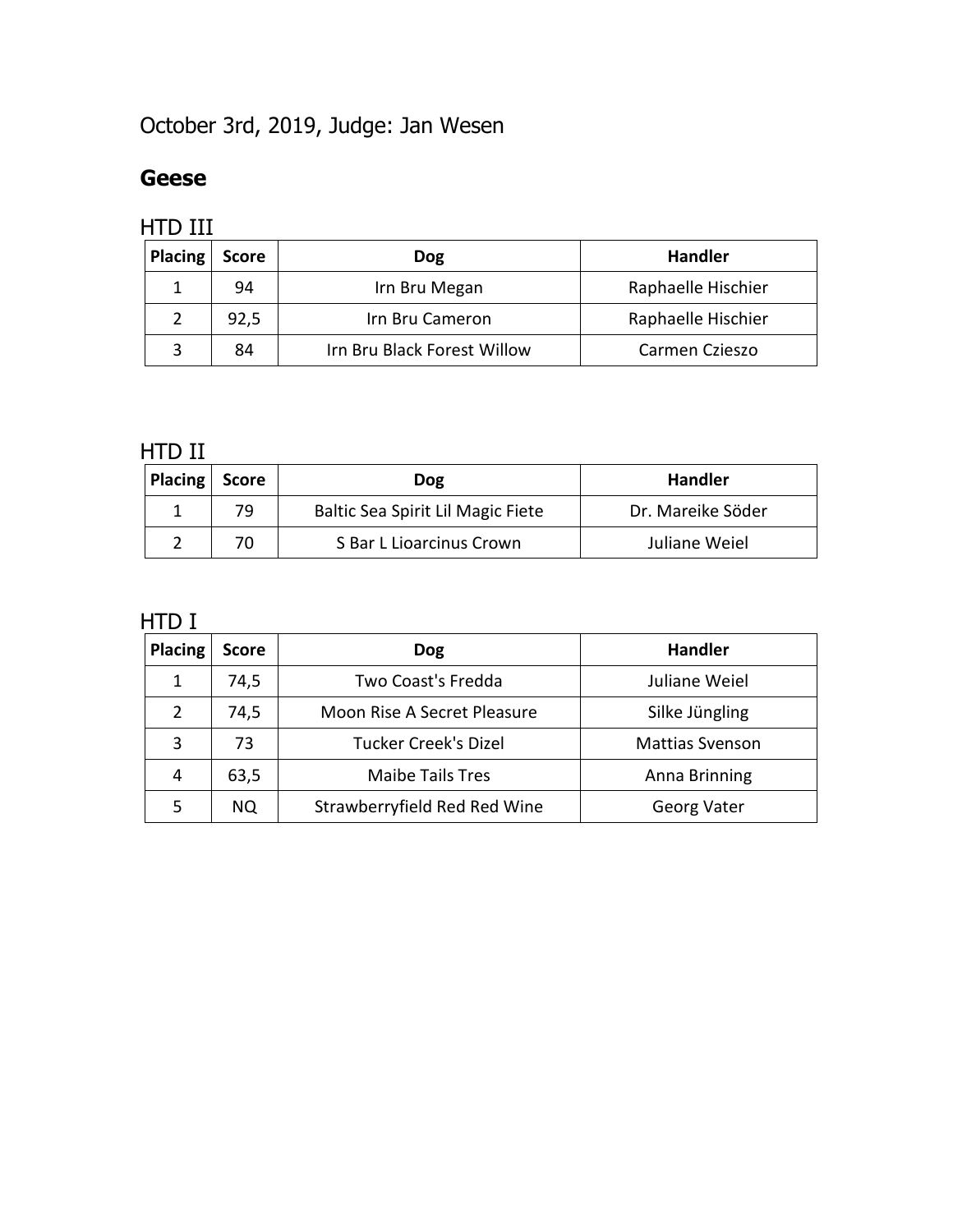# October 3rd, 2019, Judge: Anneke de Jong

#### **Geese**

#### HTD III

| Placing | <b>Score</b> | <b>Dog</b>                  | <b>Handler</b>     |
|---------|--------------|-----------------------------|--------------------|
|         | 88,5         | Irn Bru Cameron             | Raphaelle Hischier |
|         | 86,5         | Irn Bru Megan               | Raphaelle Hischier |
|         | 86,5         | Irn Bru Black Forest Willow | Carmen Czieszo     |

### HTD II

| Placing Score |      | <b>Dog</b>                        | <b>Handler</b>    |
|---------------|------|-----------------------------------|-------------------|
|               | 83,5 | Baltic Sea Spirit Lil Magic Fiete | Dr. Mareike Söder |
|               | 81,5 | S Bar L Lioarcinus Crown          | Juliane Weiel     |

| Placing | <b>Score</b> | <b>Dog</b>                   | <b>Handler</b>         |
|---------|--------------|------------------------------|------------------------|
|         | 83           | <b>Tucker Creek's Dizel</b>  | <b>Mattias Svenson</b> |
|         | 76           | Two Coast's Fredda           | Juliane Weiel          |
| 3       | 75,5         | Moon Rise A Secret Pleasure  | Silke Jüngling         |
| 4       | 70,5         | <b>Maibe Tails Tres</b>      | Anna Brinning          |
|         | NQ.          | Strawberryfield Red Red Wine | <b>Georg Vater</b>     |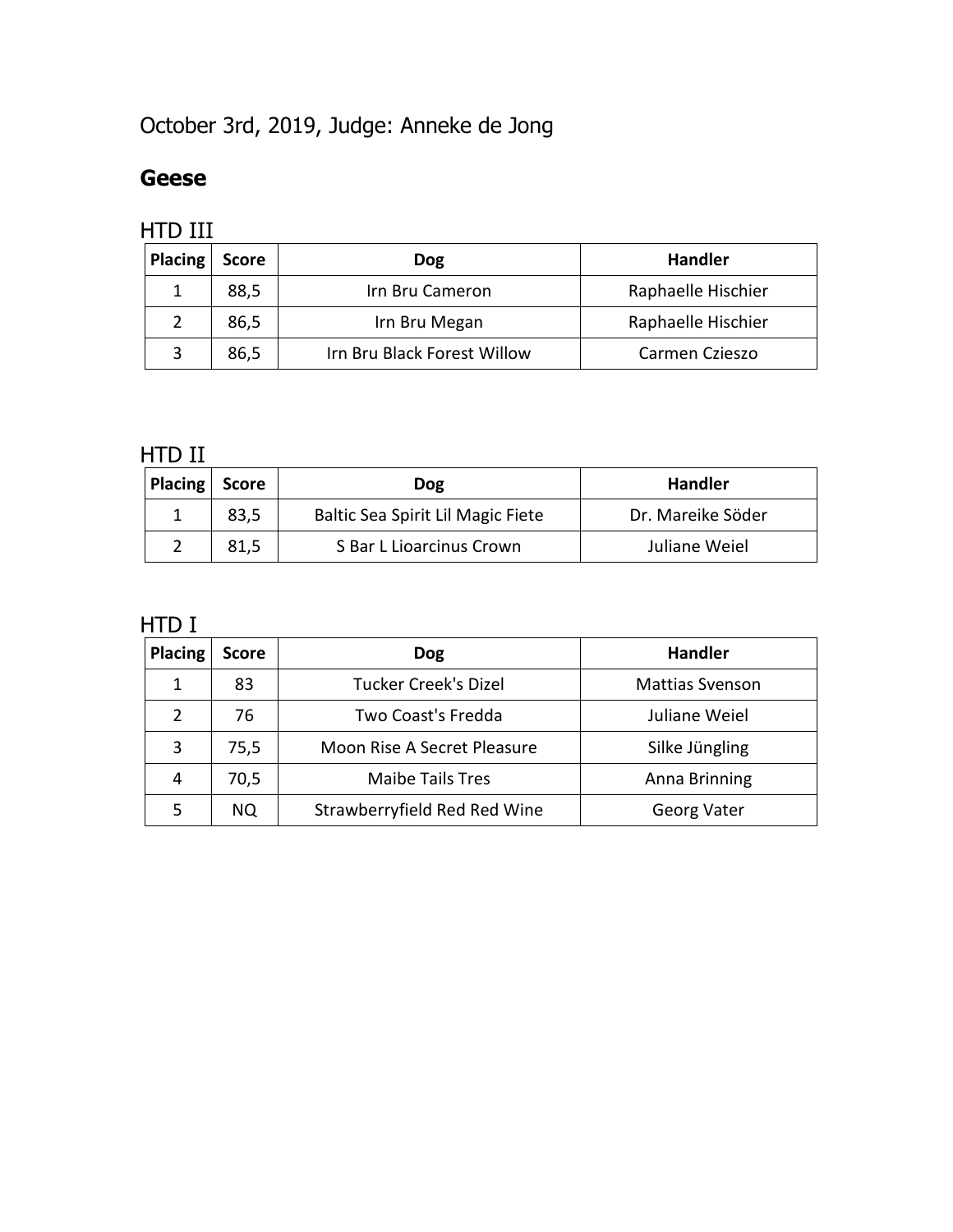# October 3rd, 2019, Judge: Jan Wesen

# **Sheep**

### HTD II

| <b>Placing</b> | <b>Score</b> | <b>Dog</b>                  | <b>Handler</b>         |
|----------------|--------------|-----------------------------|------------------------|
|                | 79,5         | Irn Bru Cameron             | Raphaelle Hischier     |
|                | 74,5         | S Bar L Lioarcinus Crown    | Juliane Weiel          |
|                | 74,5         | <b>Tucker Creek's Dizel</b> | <b>Mattias Svenson</b> |

| <b>Placing</b> | <b>Score</b> | <b>Dog</b>                   | <b>Handler</b>     |
|----------------|--------------|------------------------------|--------------------|
|                | 75           | <b>Maibe Tails Tres</b>      | Anna Brinning      |
|                | 73           | Moon Rise A Secret Pleasure  | Silke Jüngling     |
| 3              | 69           | Two Coast's Fredda           | Juliane Weiel      |
| 4              | 65           | Strawberryfield Red Red Wine | <b>Georg Vater</b> |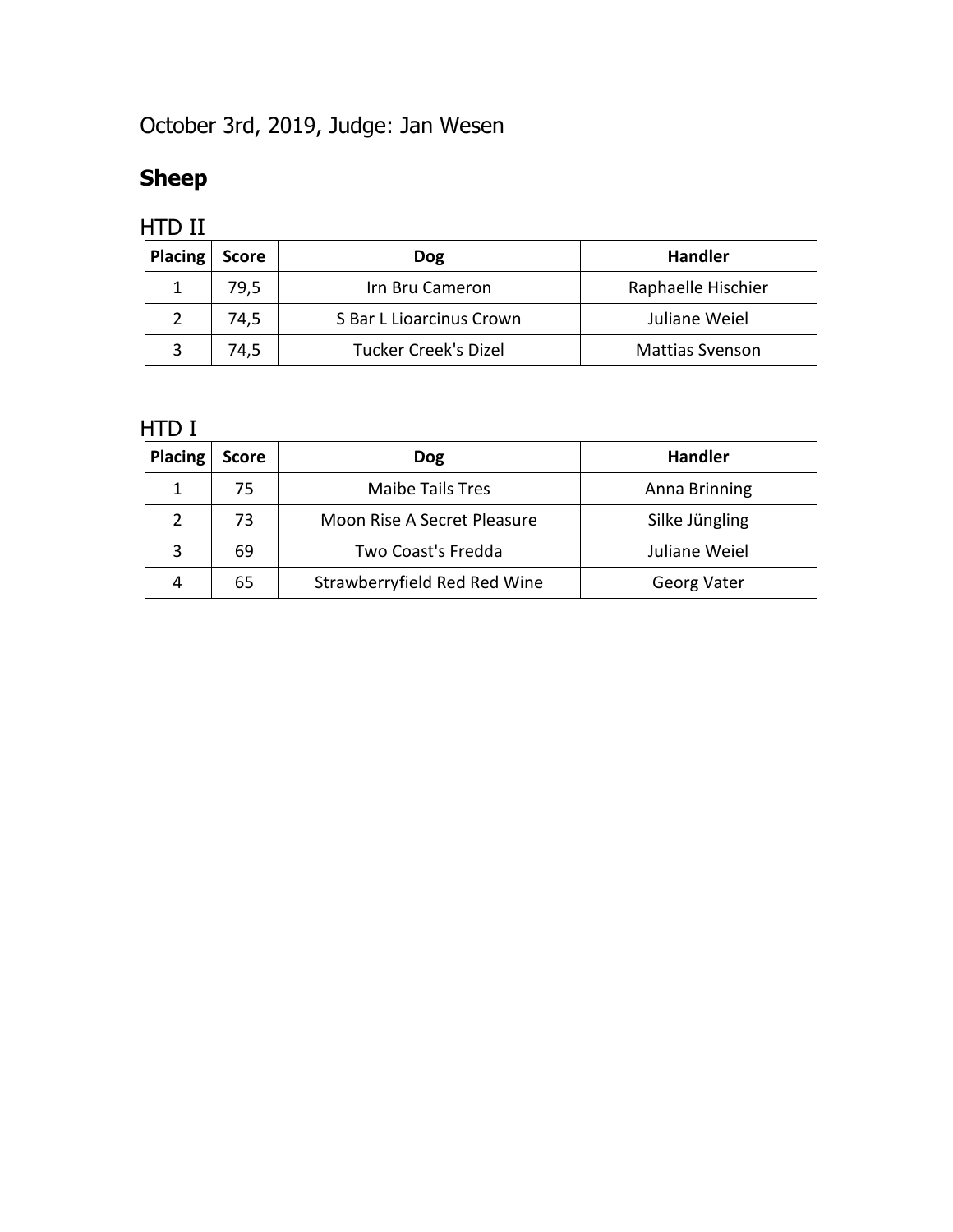# October 3rd, 2019, Judge: Anneke de Jong

# **Sheep**

| Placing | Score | <b>Dog</b>                  | <b>Handler</b>     |
|---------|-------|-----------------------------|--------------------|
|         | 89    | Irn Bru Megan               | Raphaelle Hischier |
|         | ΝQ    | Irn Bru Black Forest Willow | Carmen Czieszo     |

### HTD II

| <b>Placing</b> | <b>Score</b> | Dog                           | <b>Handler</b>     |
|----------------|--------------|-------------------------------|--------------------|
|                | 73           | S Bar L Lioarcinus Crown      | Juliane Weiel      |
|                | 65,5         | Irn Bru Cameron               | Raphaelle Hischier |
|                | NO.          | Windedos Feelin' Happy Loppan | Lena Stangvik      |

| <b>Placing</b> | <b>Score</b> | <b>Dog</b>                   | <b>Handler</b>         |
|----------------|--------------|------------------------------|------------------------|
|                | 83,5         | Two Coast's Fredda           | Juliane Weiel          |
|                | 81           | <b>Maibe Tails Tres</b>      | Anna Brinning          |
| 3              | 77           | <b>Tucker Creek's Dizel</b>  | <b>Mattias Svenson</b> |
| 4              | 63           | Strawberryfield Red Red Wine | Georg Vater            |
|                | NO.          | Moon Rise A Secret Pleasure  | Silke Jüngling         |